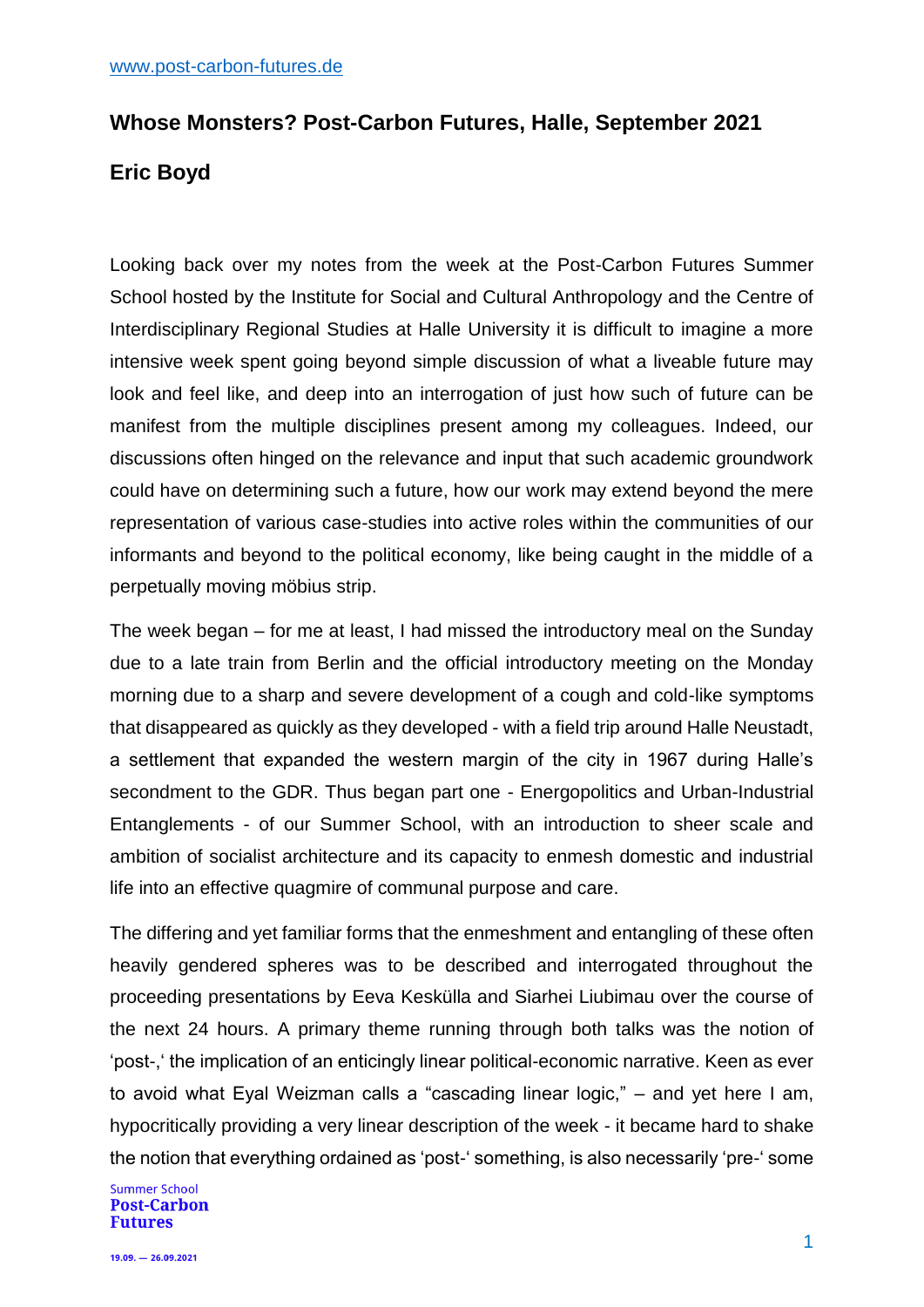other, enveloping, transitory assemblage of economic, political, social and technological actors.

Our field trip to thermal power station of Stadtwerk Halle also highlighted the increasingly transitory nature of energy production on a city-wide scale. The accidental doubling of the power plant as a nesting site for tiny songbirds and great swooping birds of prey was of little concern next to the ever-pressing question of how to incorporate the shifting, non-linear mosaic of temporalities and actors that both produce and consume energy in a post-socialist, intra-capitalist, and pre-whateversubsumes-us-next into our discussions for the week ahead.

## **Enter part two of the program: Energy Pasts, Energy Futures.**

Part two of the Summer School inserted the themes of multiple convergent and divergent temporalities and the varying forms of utopian-thinking that emerge across and beyond the hydrocarbon frontier into our discussions for the week. Both Felix Ringel's presentation and workshops and Mette High's reading focused on an unwavering, insurmountable presentism that runs throughout the current sociopolitical and economic dynamics of oil and bridge-fuel infrastructures. Mette's reading was a particularly startling insight into the pursuit of oil-utopias founded on the predatory and yet religiously ordained acts of energy market actors in the American Midwest; 'And I looked, and behold a pale horse: and his name that sat on him was Gatekeeper to Drilling Contracts, and Hell followed with him.'

Just when I thought I had a handle on this, Abdou Maliq Simone patches-in via Zoom and blows everyone's minds with a lyrical, liquid monologue that exploded any notion of the city as a static and definitively bounded site of human/non-human inter- and intra-actions. The rhythm of Simone's piece implored you to stop and try to take just what may be going on at any given minute within the urban sprawl you inhabit Luckily, the next scheduled session was a screening of narrationless documentary Habitat by Werkleitz, a beautifully paced meditation on the spectral and marginalised inhabitants of a former mining town that sits on the largest manmade reclamation lake in Germany. This film challenged the presentism with which we had been engaged during the second part of the program. Habitat put forward the silences, the absences,

**Summer School Post-Carbon Futures**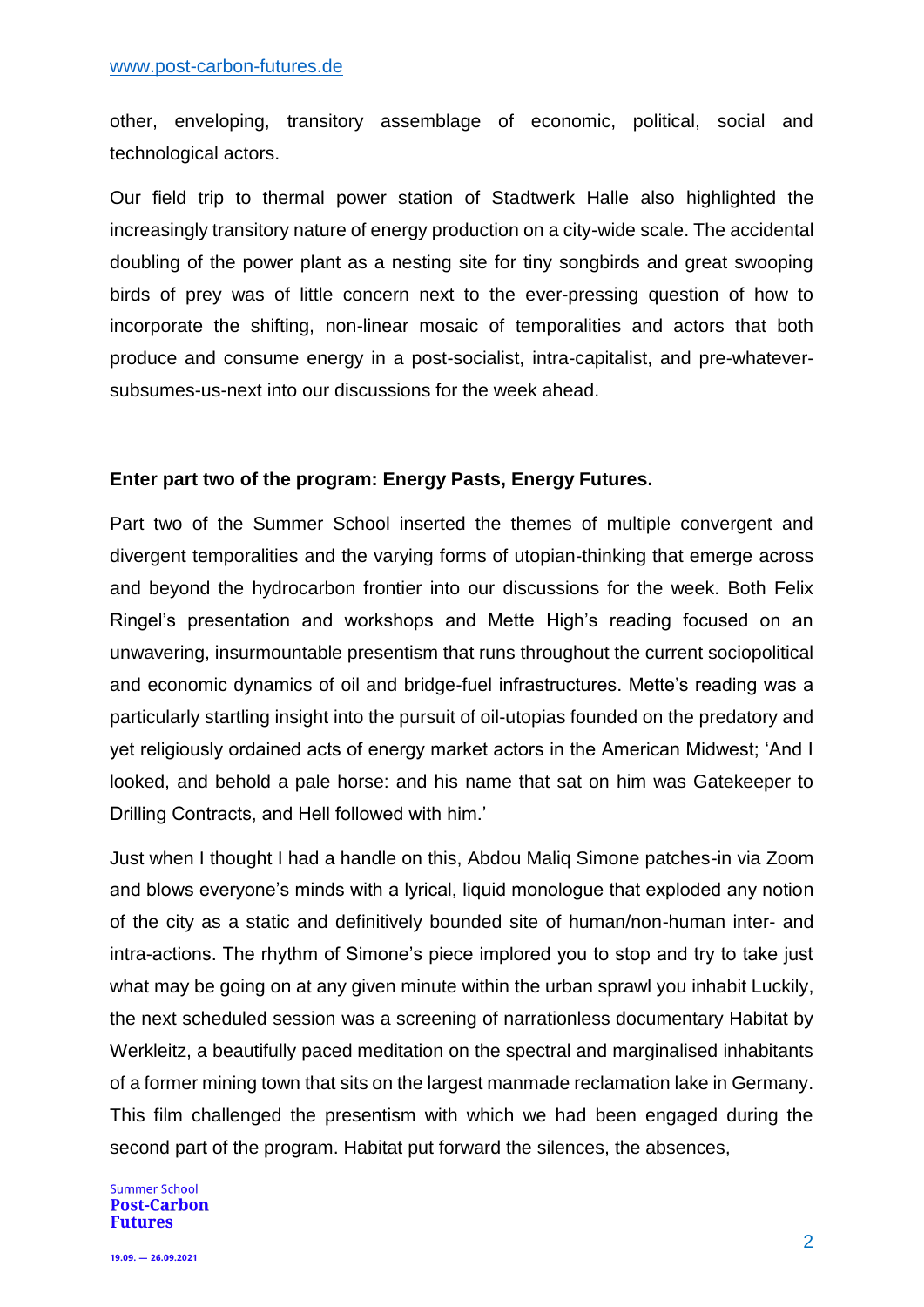the unremitting temporal dynamics of both a landscape and people inescapably haunted by their pasts. It provided a lens through which we could view and think through just what we had encountered so far during our time at the summer school.

By this time the conversations over breakfast at the hostel were focusing more and more on research practice and methodologies, conversations ranged from how to avoid producing work as a linear teleology? Is it possible to communicate what we encounter in the field without incorporating it into some kind of traditional narrative arc? How do we sit with the messiness of research, go from dwelling in its obfuscating mosaic of information, encounter, and experience, to articulating this amalgamated yet amorphous network?

But no time to dwell on these questions, we had a bus to a lignite mine to catch. Personally, I'd never seen an operational open-pit mine before, and the blasted moonscape that the bus reared up upon was a more ferocious sight than I ever gave open-pit mining credit for creating. The tour of the mine was led by the major of local town, a doctor of sports medicine, and a man willing to attempt a logical link between natural geomorphological accretion of coal deposits to neoliberalism's given right to exploit those deposits for massive energy output and consumption. Love your monsters.

The field trip that morning was a valuable reminder of the recalcitrant materiality of what many consider a dinosaur industry, a kind of business model ghost-species still visible and active in the landscape. The unavoidable, non-negotiable material presence of the open-pit lignite mine was an unforgiving emblem of the late-industrial era to which we still belong.

Amy Walker's presentation on the morning of the final day provided an evocative and poignant reminder about what happens to a community that is forced to transition away from the extraction of carbon intensive resources in the absence of the provision of any form of economic replacement. Amy's talk highlighted the deep entanglements of industry, domestic life, agency, political economy and the privatisation of wealth, and class at play when an industry is forced out of its community. It seemed to sum up our discussions of the week, how to deal with such messy entanglements within our own work, and beyond this, how to do this under the guise of social research while

**Summer School Post-Carbon Futures**